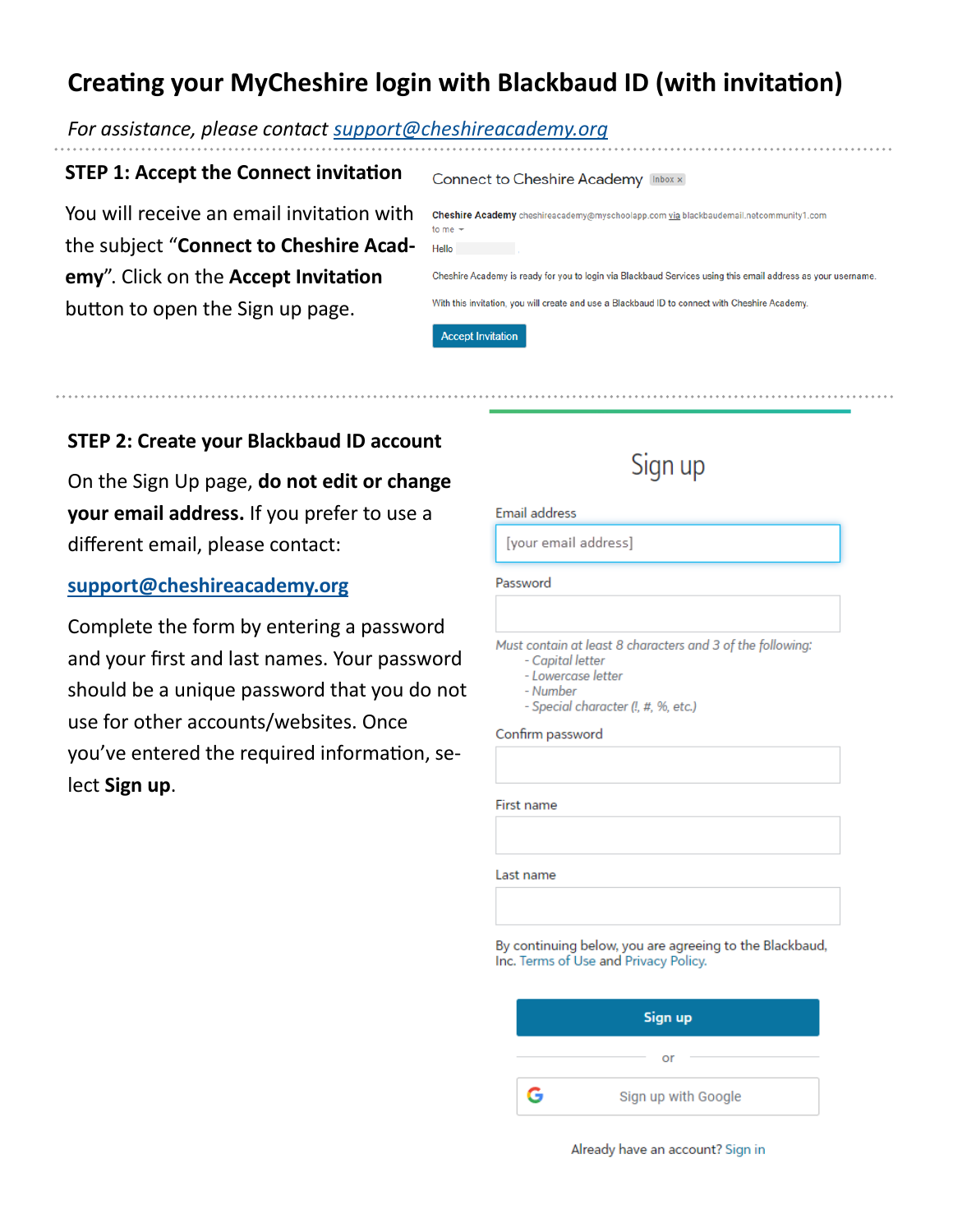# **STEP 3: Confirm your account**

Within a few minutes of signing up, you will receive an email with the subject "**Confirm your Blackbaud ID**". Click the **Confirm** button in this email within 24 hours to confirm your account creation.

#### Cheshire Academy

#### Hi

To finish setting up your account, please confirm your email address within 24 hours.



# **STEP 4: Sign in with your Blackbaud ID**

On the MyCheshire sign in page, enter your email address.

The first time you sign in with Blackbaud ID, you will receive a message that your account is being converted.

# Click **Continue**.

If your Blackbaud ID session is still active from Step 3, you'll automatically be signed in after clicking Continue.

If your Blackbaud ID session is not active, sign in with your email address and the password you created in Step 2.

| CHESHIRE ACADEMY<br>179                                                          |  |  |  |
|----------------------------------------------------------------------------------|--|--|--|
| <b>Username or Email</b>                                                         |  |  |  |
| [your email address]                                                             |  |  |  |
| $\Box$ Remember me<br><b>Next</b>                                                |  |  |  |
| Forgot login? First time logging in? Click here                                  |  |  |  |
| CHESHIRE ACADEMY<br>17'                                                          |  |  |  |
| Your username is being converted to use Blackbaud ID with<br>your email address: |  |  |  |
| [your email address]                                                             |  |  |  |
| Click Continue to sign in or to create a new Blackbaud Account.                  |  |  |  |
| <b>Email address</b>                                                             |  |  |  |
| [your email address]                                                             |  |  |  |
| Password                                                                         |  |  |  |
| Forgot password?<br>Remember my email                                            |  |  |  |
| Sign in                                                                          |  |  |  |
| or                                                                               |  |  |  |
| G<br>Sign in with Google                                                         |  |  |  |